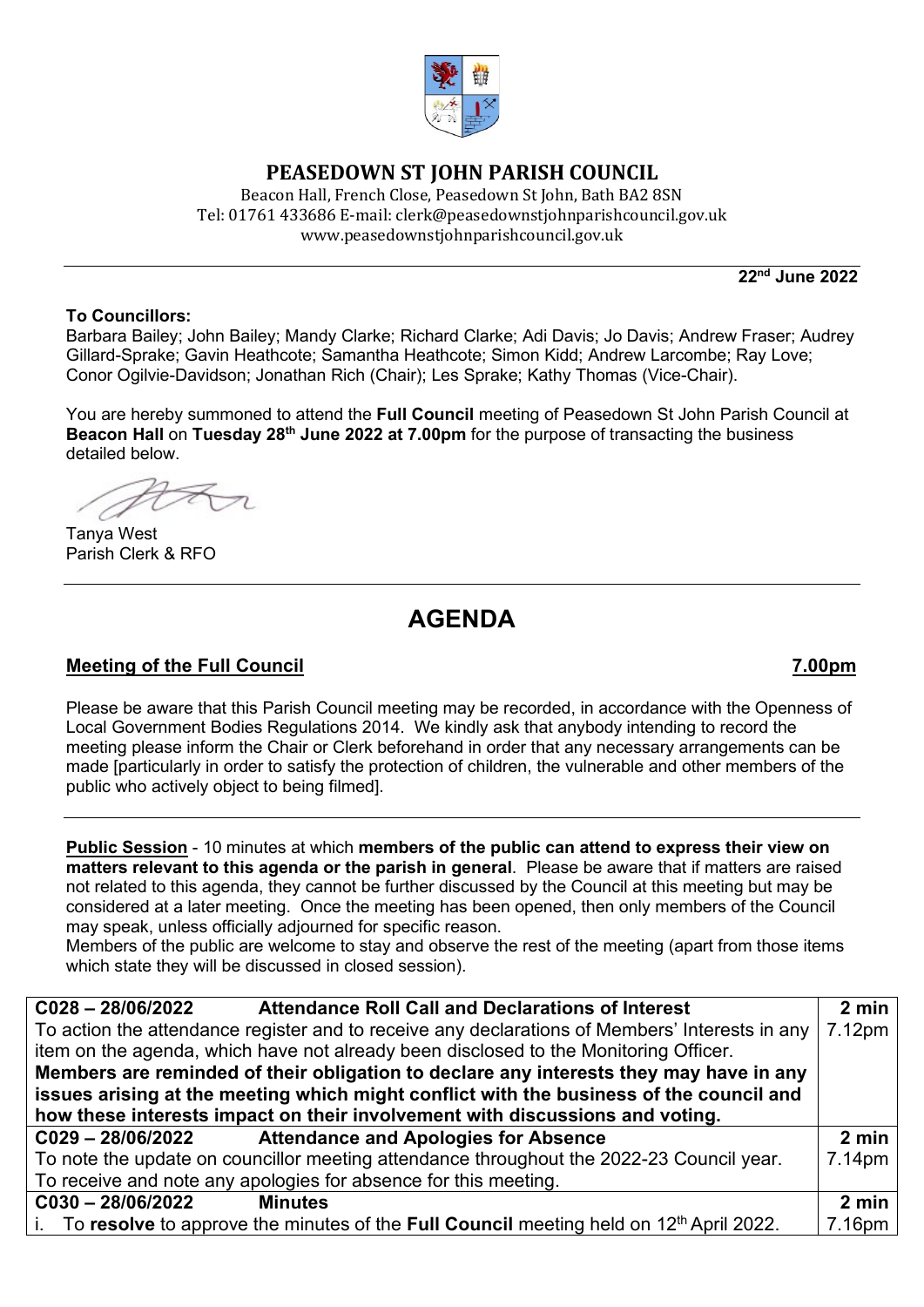| ii. To resolve to approve the minutes of the Annual Full Council meeting held on $17th$ May               |                  |  |
|-----------------------------------------------------------------------------------------------------------|------------------|--|
| 2022.                                                                                                     |                  |  |
| iii. To sign the above listed minutes.                                                                    |                  |  |
| <b>Items for Urgent Report</b><br>$C031 - 28/06/2022$                                                     | 2 min            |  |
| Items which have been brought to the attention of the Chair, prior to the meeting, and that, in           | 7.18pm           |  |
| their opinion, should be reported on as a matter of urgency.                                              |                  |  |
| <b>Outside Bodies</b><br>C032-28/06/2022                                                                  | 6 min<br>7.24pm  |  |
| To note the new process for reporting on forthcoming meetings or feedback from meetings                   |                  |  |
| attended since the last Full Council meeting of any Outside Bodies.                                       |                  |  |
| To consider the feedback received on the <b>Parish Charter review</b> and to ratify the Parish            |                  |  |
| Council's official response to the first survey of a series of three.<br>$C033 - 28/06/2022$              | $15$ min         |  |
| <b>Council Committee Updates</b>                                                                          |                  |  |
| To receive updates and make associated decisions on any recommendations raised at the                     | 7.39pm           |  |
| following meetings, which have met since the last Full Council meeting. To also provide                   |                  |  |
| opportunity for councillors to raise questions and comments to the Chairs of the Standing<br>Committees:  |                  |  |
| <b>Finance &amp; Amenities Committee</b> – Meeting held on $31st$ May 2022.                               |                  |  |
| Personnel Committee - Meeting held on 14th June 2022.                                                     |                  |  |
| Planning Committee - Meeting held on 7th June 2022.                                                       |                  |  |
|                                                                                                           |                  |  |
| To note the forthcoming Standing Committee meetings:                                                      |                  |  |
| <b>Cemetery Committee</b> – Meeting scheduled to be held on $19th$ July 2022.                             |                  |  |
| <b>Finance &amp; Amenities Committee</b> – Meeting scheduled to be held on $12th$ July 2022.              |                  |  |
| <b>Planning Committee</b> – Meeting scheduled to be held on $5th$ July 2022.                              |                  |  |
| C034-28/06/2022<br><b>Assets</b>                                                                          | <b>10 min</b>    |  |
| To resolve to review and adopt the inventory of land and assets including buildings and office            | 7.49pm           |  |
| equipment.                                                                                                |                  |  |
| To also receive an update on the annual asset verification exercise.                                      |                  |  |
| To receive an update on the status of some pieces of old play equipment including those                   |                  |  |
| donated subject to condition.                                                                             |                  |  |
| <b>Risk Register</b><br>$C035 - 28/06/2022$                                                               | 6 min            |  |
| To receive update on the existing Risk Register document and any associated information                   | 7.55pm           |  |
| obtained from WorkNest.                                                                                   |                  |  |
| To review and agree the plans for future reviews of the Risk Register.                                    |                  |  |
| $C036 - 28/06/2022$<br><b>Financial Matters &amp; Schedule of Payments</b>                                | $10$ min         |  |
| In accordance with the Financial Regulations:                                                             | 8.05pm           |  |
| To review of the Council's expenditure incurred under s.137 of the Local Government Act<br>i.             |                  |  |
| 1972 for the accounts for year ending 31 <sup>st</sup> March 2022.                                        |                  |  |
| ii. To review of the Council's expenditure incurred under S106 and CIL for the accounts for               |                  |  |
| year ending 31 <sup>st</sup> March 2022.                                                                  |                  |  |
| iii. To review and resolve to approve the schedule of payments and ratify those already                   |                  |  |
| made in relation to the accounts for year ending 31 <sup>st</sup> March 2023.                             |                  |  |
| iv. To review the report on General and Ear Marked Reserves and Committed Expenditure.                    |                  |  |
| v. To ratify the emergency expenditure on unexpected groundworks at the Recreation                        |                  |  |
| Ground.                                                                                                   |                  |  |
| C037-28/06/2022<br><b>Internal Audit</b>                                                                  | 5 min            |  |
| To receive update on the Internal Audit for the financial year ending 31st March 2022.                    | 8.10pm           |  |
| <b>Annual Governance Statement for 2021-22</b><br>$C038 - 28/06/2022$                                     | $10 \text{ min}$ |  |
| To consider and approve the Annual Governance Statement in relation to the Annual                         | 8.20pm           |  |
| Governance and Accountability Return for the financial year ending 31st March 2022.                       |                  |  |
| End of Year Accounts for 2021-22<br>$C039 - 28/06/2022$                                                   | <b>15 min</b>    |  |
| To consider and approve the accounts for year ending 31st March 2022. To include:                         | 8.35pm           |  |
| $\triangleright$ Review on financial spend against budget for the fourth quarter of the 2021/22 financial |                  |  |
| year, in accordance with Standing Order 17c.                                                              |                  |  |
|                                                                                                           |                  |  |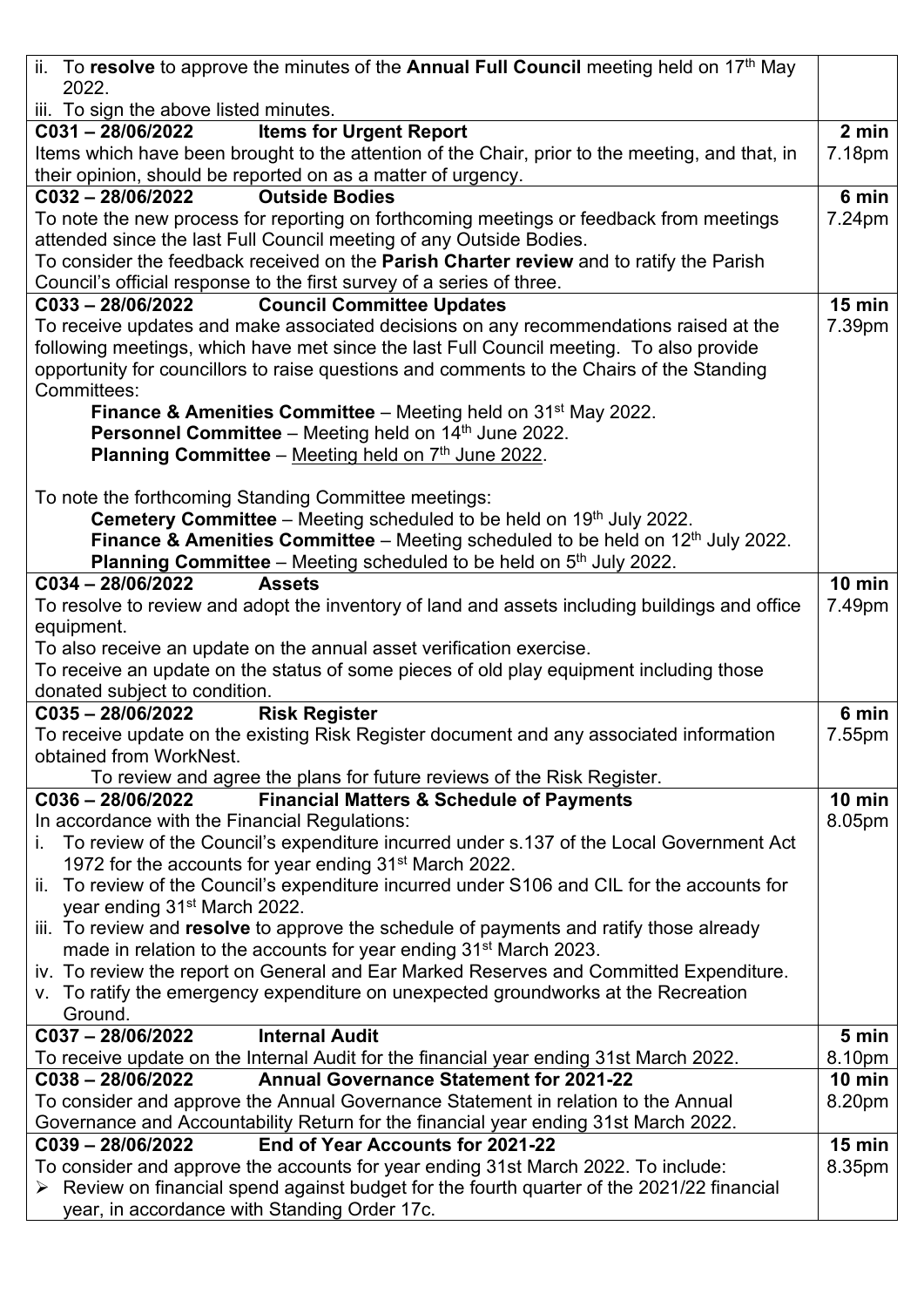| > Review of the Council's expenditure incurred under s.137 of the Local Government Act<br>1972.                                                                                                                                                                                                                                                                                                                                                                                                                                                                                                                                                                                                                                                                                                                                                                                                                                                                                                                                                                                                                                                                                                                                                                                                                                                                                                                                                                                                                                                                                                                                                                                                                           |               |  |
|---------------------------------------------------------------------------------------------------------------------------------------------------------------------------------------------------------------------------------------------------------------------------------------------------------------------------------------------------------------------------------------------------------------------------------------------------------------------------------------------------------------------------------------------------------------------------------------------------------------------------------------------------------------------------------------------------------------------------------------------------------------------------------------------------------------------------------------------------------------------------------------------------------------------------------------------------------------------------------------------------------------------------------------------------------------------------------------------------------------------------------------------------------------------------------------------------------------------------------------------------------------------------------------------------------------------------------------------------------------------------------------------------------------------------------------------------------------------------------------------------------------------------------------------------------------------------------------------------------------------------------------------------------------------------------------------------------------------------|---------------|--|
| ▶ Summary of those budgets being amended or carried forward from 2020/21 to 2021/22.<br>$\triangleright$ Summary of General and Ear Marked Reserves and Committed Expenditure.                                                                                                                                                                                                                                                                                                                                                                                                                                                                                                                                                                                                                                                                                                                                                                                                                                                                                                                                                                                                                                                                                                                                                                                                                                                                                                                                                                                                                                                                                                                                            |               |  |
| <b>Order of Known Business</b><br>$C040 - 28/06/2022$                                                                                                                                                                                                                                                                                                                                                                                                                                                                                                                                                                                                                                                                                                                                                                                                                                                                                                                                                                                                                                                                                                                                                                                                                                                                                                                                                                                                                                                                                                                                                                                                                                                                     | 5 min         |  |
| To note the report on progress and the expenditure in relation to the Order of Known                                                                                                                                                                                                                                                                                                                                                                                                                                                                                                                                                                                                                                                                                                                                                                                                                                                                                                                                                                                                                                                                                                                                                                                                                                                                                                                                                                                                                                                                                                                                                                                                                                      | 8.40pm        |  |
| Business for the 2021-22 and 2022-23 council years. Also, of any outstanding previously                                                                                                                                                                                                                                                                                                                                                                                                                                                                                                                                                                                                                                                                                                                                                                                                                                                                                                                                                                                                                                                                                                                                                                                                                                                                                                                                                                                                                                                                                                                                                                                                                                   |               |  |
| agreed larger operational projects.                                                                                                                                                                                                                                                                                                                                                                                                                                                                                                                                                                                                                                                                                                                                                                                                                                                                                                                                                                                                                                                                                                                                                                                                                                                                                                                                                                                                                                                                                                                                                                                                                                                                                       |               |  |
| The meeting will be adjourned for a 10-minute comfort break.                                                                                                                                                                                                                                                                                                                                                                                                                                                                                                                                                                                                                                                                                                                                                                                                                                                                                                                                                                                                                                                                                                                                                                                                                                                                                                                                                                                                                                                                                                                                                                                                                                                              |               |  |
| <b>Correspondence, Complaints &amp; Issues</b><br>$C041 - 28/06/2022$                                                                                                                                                                                                                                                                                                                                                                                                                                                                                                                                                                                                                                                                                                                                                                                                                                                                                                                                                                                                                                                                                                                                                                                                                                                                                                                                                                                                                                                                                                                                                                                                                                                     | 6 min         |  |
| To review items of significant correspondence, complaints and issues received since the last                                                                                                                                                                                                                                                                                                                                                                                                                                                                                                                                                                                                                                                                                                                                                                                                                                                                                                                                                                                                                                                                                                                                                                                                                                                                                                                                                                                                                                                                                                                                                                                                                              | 8.56pm        |  |
| meeting that should be brought to the Council's attention for information and possible future                                                                                                                                                                                                                                                                                                                                                                                                                                                                                                                                                                                                                                                                                                                                                                                                                                                                                                                                                                                                                                                                                                                                                                                                                                                                                                                                                                                                                                                                                                                                                                                                                             |               |  |
| action. To include:                                                                                                                                                                                                                                                                                                                                                                                                                                                                                                                                                                                                                                                                                                                                                                                                                                                                                                                                                                                                                                                                                                                                                                                                                                                                                                                                                                                                                                                                                                                                                                                                                                                                                                       |               |  |
| > Traffic Regulation Orders within the Parish received since the last meeting to include:                                                                                                                                                                                                                                                                                                                                                                                                                                                                                                                                                                                                                                                                                                                                                                                                                                                                                                                                                                                                                                                                                                                                                                                                                                                                                                                                                                                                                                                                                                                                                                                                                                 |               |  |
| a. Temporary road closure on Firgrove Lane, from its junction with Hillside View, extending                                                                                                                                                                                                                                                                                                                                                                                                                                                                                                                                                                                                                                                                                                                                                                                                                                                                                                                                                                                                                                                                                                                                                                                                                                                                                                                                                                                                                                                                                                                                                                                                                               |               |  |
| north for approximately 50 metres. due to replacement a fire hydrant by Bristol Water on                                                                                                                                                                                                                                                                                                                                                                                                                                                                                                                                                                                                                                                                                                                                                                                                                                                                                                                                                                                                                                                                                                                                                                                                                                                                                                                                                                                                                                                                                                                                                                                                                                  |               |  |
| the $5th$ September 2022 for a maximum period of 5 days - THTTC2908.                                                                                                                                                                                                                                                                                                                                                                                                                                                                                                                                                                                                                                                                                                                                                                                                                                                                                                                                                                                                                                                                                                                                                                                                                                                                                                                                                                                                                                                                                                                                                                                                                                                      |               |  |
| b. Temporary road closure on Eckweek Lane from its point outside property number 8                                                                                                                                                                                                                                                                                                                                                                                                                                                                                                                                                                                                                                                                                                                                                                                                                                                                                                                                                                                                                                                                                                                                                                                                                                                                                                                                                                                                                                                                                                                                                                                                                                        |               |  |
|                                                                                                                                                                                                                                                                                                                                                                                                                                                                                                                                                                                                                                                                                                                                                                                                                                                                                                                                                                                                                                                                                                                                                                                                                                                                                                                                                                                                                                                                                                                                                                                                                                                                                                                           |               |  |
| extending in a westerly direction to its point outside property number 4. Due to lead                                                                                                                                                                                                                                                                                                                                                                                                                                                                                                                                                                                                                                                                                                                                                                                                                                                                                                                                                                                                                                                                                                                                                                                                                                                                                                                                                                                                                                                                                                                                                                                                                                     |               |  |
| replacement by Bristol Water on the 15 <sup>th</sup> August 2022 for a maximum period of 7 days -                                                                                                                                                                                                                                                                                                                                                                                                                                                                                                                                                                                                                                                                                                                                                                                                                                                                                                                                                                                                                                                                                                                                                                                                                                                                                                                                                                                                                                                                                                                                                                                                                         |               |  |
| THTTC2914.                                                                                                                                                                                                                                                                                                                                                                                                                                                                                                                                                                                                                                                                                                                                                                                                                                                                                                                                                                                                                                                                                                                                                                                                                                                                                                                                                                                                                                                                                                                                                                                                                                                                                                                |               |  |
| $\triangleright$ Updates in relation to the traffic calming and parking restriction measures on Ashgrove.<br><b>Advisory Panel Updates</b><br>C042-28/06/2022                                                                                                                                                                                                                                                                                                                                                                                                                                                                                                                                                                                                                                                                                                                                                                                                                                                                                                                                                                                                                                                                                                                                                                                                                                                                                                                                                                                                                                                                                                                                                             | <b>10 min</b> |  |
|                                                                                                                                                                                                                                                                                                                                                                                                                                                                                                                                                                                                                                                                                                                                                                                                                                                                                                                                                                                                                                                                                                                                                                                                                                                                                                                                                                                                                                                                                                                                                                                                                                                                                                                           |               |  |
| A. To note the summary report of Advisory Panel meetings held in the current Council year                                                                                                                                                                                                                                                                                                                                                                                                                                                                                                                                                                                                                                                                                                                                                                                                                                                                                                                                                                                                                                                                                                                                                                                                                                                                                                                                                                                                                                                                                                                                                                                                                                 | 9.06pm        |  |
| along with attendance numbers.                                                                                                                                                                                                                                                                                                                                                                                                                                                                                                                                                                                                                                                                                                                                                                                                                                                                                                                                                                                                                                                                                                                                                                                                                                                                                                                                                                                                                                                                                                                                                                                                                                                                                            |               |  |
| B. To note the reports from the following Advisory Panels - any recommendations or motions<br>raised requiring resolution are specified below:<br>Civic Events Advisory Panel - Meeting held on Thursday 26 <sup>th</sup> May 2022 at 7.30pm<br>i.<br>and Monday 20 <sup>th</sup> June 2022 at 7.00pm. a) Feedback on the events to celebrate the<br>Queen's Platinum Jubilee on 2 <sup>nd</sup> June 2022 including the transfer of any remaining<br>allocated funds; b) recommendation to support Bath Area Play Project Play Day at<br>Beacon Hall and Field on Monday 25 <sup>th</sup> July 2022 by serving light refreshments in<br>accordance with comments and conditions of their community grant; c)<br>recommendation to proceed with the planning of the Remembrance events based on<br>similar activities as last year.<br>ii. Executive Committee Advisory Panel – Meeting held on Tuesday $7th$ June 2022 at<br>7.00pm. To consider recommendations regarding project and workload priorities.<br>iii. Parish Map and Signage Advisory Panel - Meeting held on Monday 13th June 2022<br>at 7.00pm. Report on the update on the progress of this project – councillors are<br>requested to review the documents and feedback comments to the Advisory Panel<br>members via MS Teams.<br>iv. Recreation Ground Improvements Advisory Panel - Site meeting held on Tuesday<br>21 <sup>st</sup> June 2022 at 7.00pm. To consider recommendation of paying the outstanding<br>balance of the works, subject to conditions detailed in the meeting notes. Also,<br>recommendation regarding maintenance of the pathway edges.<br>C. To note the scheduled forthcoming meetings for the following Advisory Panels: |               |  |
| <b>Clerk Liaison Panel</b> – Wednesday $6th$ July 2022 at 6.00pm.                                                                                                                                                                                                                                                                                                                                                                                                                                                                                                                                                                                                                                                                                                                                                                                                                                                                                                                                                                                                                                                                                                                                                                                                                                                                                                                                                                                                                                                                                                                                                                                                                                                         |               |  |
| ii. Executive Committee Advisory Panel – Tuesday $5th$ July 2022 at 7.00pm.                                                                                                                                                                                                                                                                                                                                                                                                                                                                                                                                                                                                                                                                                                                                                                                                                                                                                                                                                                                                                                                                                                                                                                                                                                                                                                                                                                                                                                                                                                                                                                                                                                               |               |  |
| <b>Community Equipment</b><br>$C043 - 28/06/2022$                                                                                                                                                                                                                                                                                                                                                                                                                                                                                                                                                                                                                                                                                                                                                                                                                                                                                                                                                                                                                                                                                                                                                                                                                                                                                                                                                                                                                                                                                                                                                                                                                                                                         | 5 min         |  |
| To review and approve the designated form and process for the lending of Parish Council<br>equipment to local organisations and residents/members of the community.                                                                                                                                                                                                                                                                                                                                                                                                                                                                                                                                                                                                                                                                                                                                                                                                                                                                                                                                                                                                                                                                                                                                                                                                                                                                                                                                                                                                                                                                                                                                                       | 9.11pm        |  |